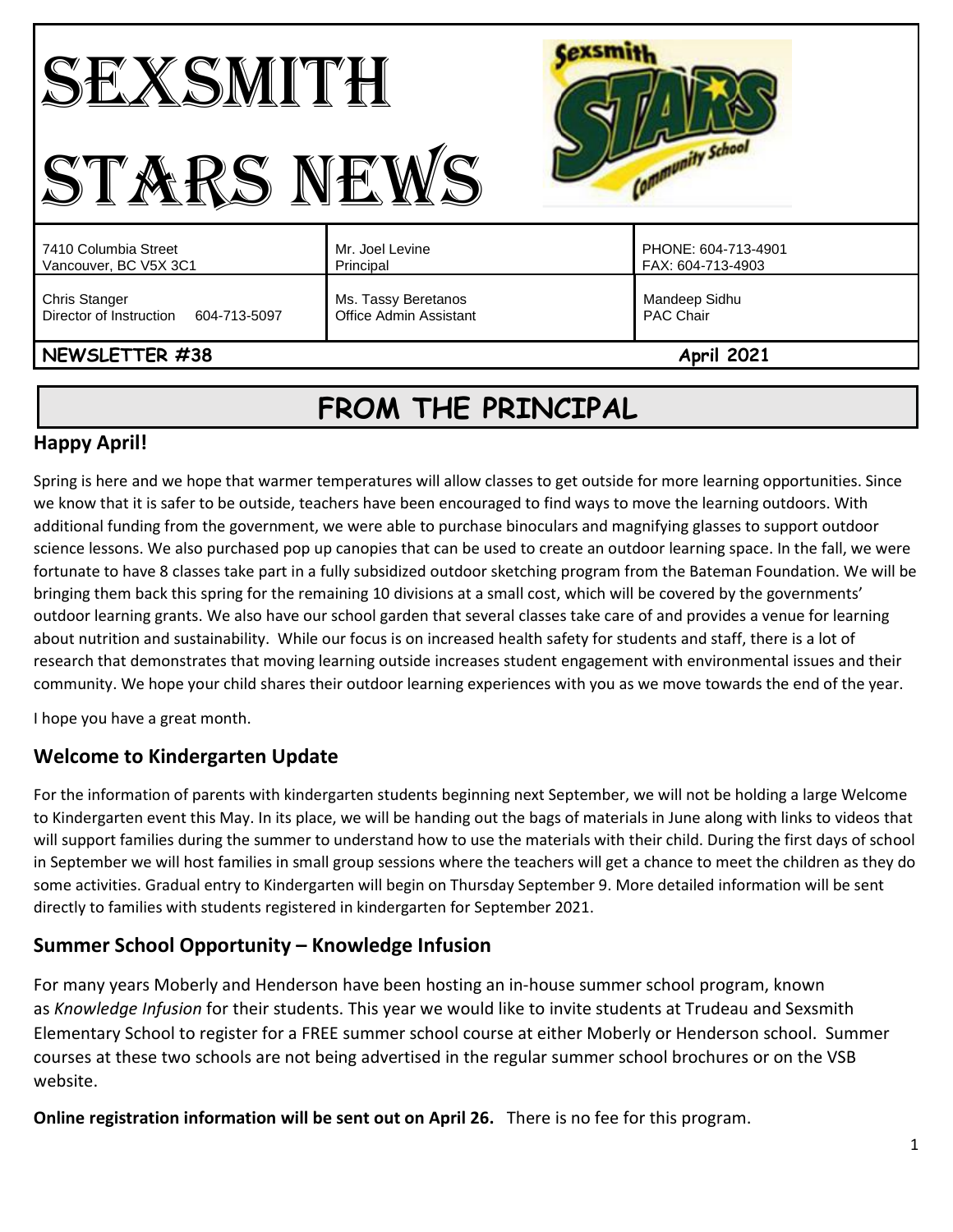#### **Language Arts and Mathematics Grade 1-6 (Remedial)**

Students will review Language Arts and Mathematics skills taught in this past school year. Emphasis will be on reading, writing and basic computation skills appropriate for the child and grade level. The summer environment is motivating and enables students to be successful with their learning. Students must register in their grade level as of June 29, 2021.

#### **Getting ready for Grade 1**

Help your child get prepare for grade one! Get ready to spend some time reviewing concepts learned in the past year and learn what to expect for Grade 1. This preview course will cover concepts such as reading, writing, math, and art. This course is for children who completed Kindergarten in the 2020/2021 school year.

#### **Getting Ready for Highschool:**

The transition from grade 7 to grade 8 is one of the most important phases of a young student's life. In this course, students will prepare themselves in learning experiences that focus on academic and social skills preparation in a new environment and long-term management for life in high school. We will also be learning to use various technologies to help organize ourselves and be prepared for the challenges ahead.

### **PROGRAM DETAILS**

Times: **8:40 am to 12 noon** Dates: July 6th to 21st, 2021 Location: **Moberly Elementary School** (1000 E 59th Ave)

Times: **8:30 am to 11:50am** Dates: July 6th to 21st, 2021 Location: **Henderson Elementary School (**451 E 53rd Ave)

## **Safe Arrival Procedures Reminder**

### **Reporting Student Absences:**

Student safety is of paramount importance at the Vancouver School District. Ensuring student safety is a shared responsibility. In order to assist schools, we ask parents to notify schools of student absences. **If your child will be absent from school, please phone the school to report this absence as early as possible. Parents should leave a message on the answering service by calling 604-713-4901 choose option #1.** Messages can be received before the office is open. School offices are busy places: consistently notifying the school in advance of your child's absence will significantly improve the efficiency and effectiveness of the Safe Arrival Morning Routine.

To Report Your Childs Absence – Please call **604-713-4901 choose option #1** prior to 9 am on the first day of the absence

### **Student Sign out Procedure:**

**When you pick up your child during the school day, please ensure that you notify the school office (by phone).** If you do not sign out your child, they will be unaccounted for, and the school will identify your child as a 'missing' student and will commence a search of school grounds. **If the school staff do not locate the child, and are unable to reach a parent promptly, the school will call the Vancouver Police Department**. Therefore, clear communication is essential for ensuring the safety of your child and to prevent unnecessary searches.

Thank you for helping us keep your children safe!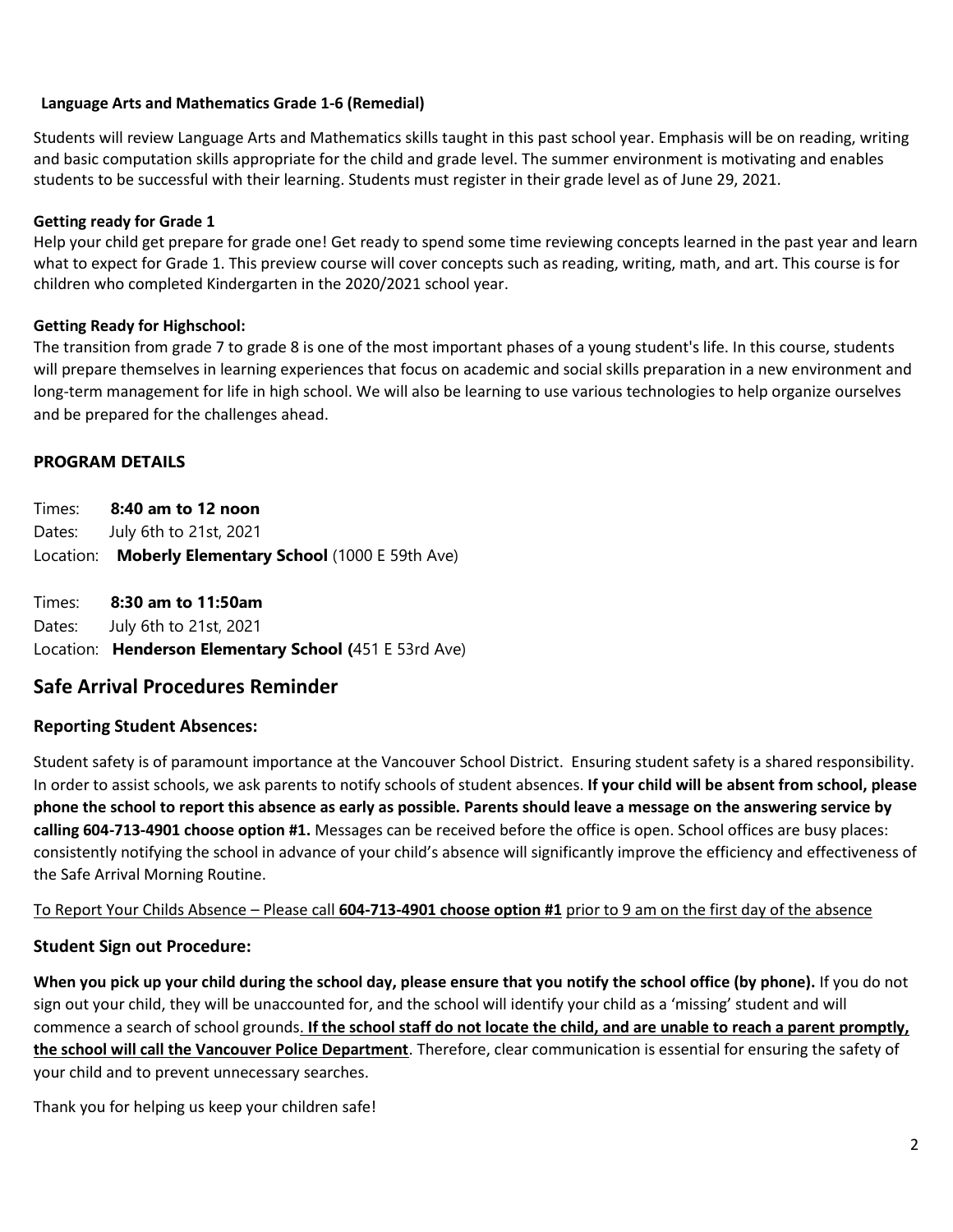# **Online School Fee Payment System (including school fees)**

Please register for online payments– a simple process that takes only a few minutes – by visiting **[https://vsb.schoolcashonline.com](https://vsb.schoolcashonline.com/)** or visiting our website at **<http://www.vsb.bc.ca/online-payment>** and following directions to the School Cash Online page. You will need your child's usual first name, last name, and birth date to register. A "**Pay Fees**" button is now installed on our school website for easy access to the system. Cash and cheques will continue to be accepted for school fees, but we encourage everyone to use the new system as it is more secure and efficient. Please note that field trip permission notices will continue to be sent home for a signature and to indicate that you have paid online.



**Pick Up and Drop Off Concerns (students use assigned doors to enter building)** Check out this link for an explanation of the rules for no parking in school zones.

<https://vancouver.ca/streets-transportation/school-zones.aspx>

**Please note that as of 2020 parking fines have doubled in school zones.** 

**1.** There is NO parking on 59<sup>th</sup> avenue in front of the school between 8:00am – 5:00pm on school days. Parents who violate this rule are forcing other parents to stop in the middle of 59<sup>th</sup> avenue to pick up or drop off students creating a dangerous situation where children need to exit vehicles into oncoming traffic and run between cars. Parents are allowed to drop off and pick up their children but they are not allowed to park and leave their vehicle unattended.

**2. Please do not go past the roundabout adjacent to our parking lot when dropping off or picking up students and do not park in the limited spots we have available for school staff.** 

## **PAC Gift Card Fundraiser**

**Gift cards** are the perfect gift but can also be used to pay for things that you would have used cash for **and** you can help support your child's school when you buy one!

Shop from the comfort of your home when you purchase gift cards through Fundscrip, and **Sexsmith** will receive a percentage of the gift card sale.

Choose from over 100 popular retailers like **Toys R Us**, **Gap**, **Cineplex**, **Metropolis at Metrotown** etc.

Please use this link:<https://www.fundscrip.com/Sign-Up.aspx?IID=2CBHHR>

# **Ongoing PAC Fundraiser – Oliver Labels**

Keep your items out of the lost and found pile by labelling your personal items with Oliver's labels. Custom labels can be printed with your child's name to use on all their belongings. When you purchase labels from Oliver's Labels, 20% of the purchases will support Sexsmith PAC's fundraising efforts.<http://www.oliverslabels.com/sexsmithelementary>

# **PAC News**

The last PAC meeting was held on Wednesday March 31 at 6:30pm on Zoom. Several parents attended. Minutes will be posted on the PAC tab of the school website. The next meeting is on Wed. May 5 at 6:30pm on Zoom. All parents are welcome to attend, registration information will be sent out**.** If you would like to contact PAC or volunteer to help with a program, please emai[l sexsmithvolunteers@gmail.com](mailto:sexsmithvolunteers@gmail.com) .